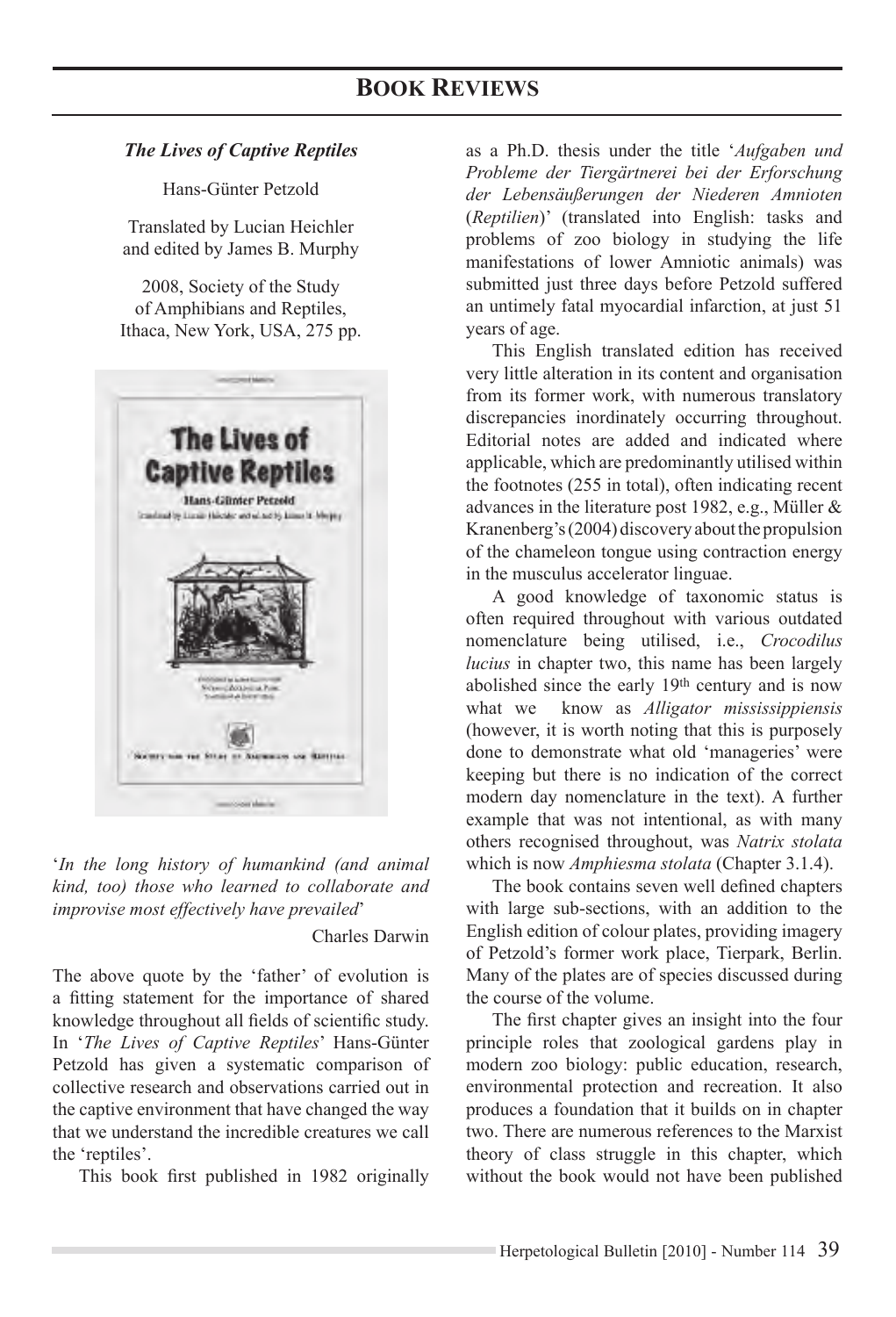in the former German Democratic Republic. The second chapter looks systematically at how reptiles (and amphibians) have been kept throughout history from the earliest of *Crocodylus niloticus* (Egyptians) and *Gavialis gangeticus* (Indus culture) from ca. 3000 B.C. to modern day zoos. There are numerous tables included throughout, principally outlining numbers of species/individuals in various collections at comparative intervals in time. Chapter 3 comprises three large subsections: 3.1 functional system of reproduction; 3.2 functional system of ontogeny; and 3.3 functional system of nutrition. Each section has been broken down further into sub-subsections, with this chapter comprising the main body of the book with >180 pages detailing the huge array of information available and pooling it for different taxonomic groupings. Chapter 4 draws on current (1980s) work in behaviour and other functional systems providing a good resource, however, suggestions for future research, which is the primary target of the chapter, is often out of date now with much work being carried out after the book was written e.g., aspects of snake bite. Recent methodological advances and research focus has given rise to a vast wealth of knowledge, better bite protocol and antivenom in the field post publication (e.g. Otero et al., 2006; Casewell et al., 2009). Chapter 5 looks into the relevance of terrarium data for herpetological research and is evaluated with acute accuracy. Three main topics are investigated during this chapter: general behaviour, reproduction, and nutrition. These sections are then broken down further e.g. general behaviour: "tameness." Chapter 6 summarises conservation programmes and perspectives of various orders and families. As this section relies heavily on species status, which can and has fluctuated since the book was written, many of the areas are outdated. However it gives an excellent insight into breeding programmes/successes up until 1982. The final section is Petzold's final remarks, giving a good overview of the vast amounts of information displayed throughout the entire book.

With over a thousand references (many hard to obtain, even with access to online databases) and Petzold's extensive personal experiences, the depth of knowledge presented on captive research of reptiles is not easily matched despite the book now being over 25 years old. The pooled sources of information from numerous languages provided are often dismissed by the majority of people from countries where English is the primary language. Despite often producing important statistically sound results and findings, which contributed significantly to our knowledge, there is arguably little doubt that much of the knowledge surrounding the vast issue of captive reptiles is ever fully documented. Anyone who works with terrarium animals should keep records of their individuals and professional herpetoculturists should ideally record detailed aspects of health, feeding, locality, defecation, feeding, lighting and temperature etc. Such information is useful for those involved with reptile husbandry.

To conclude, despite numerous out of date works and translatory discrepancies, this book is superb for an overview and grounding for further research into terrarium husbandry. I think that it is an essential item on the book shelf of any herpetologist involved in the captive environment, especially research and zoological institutes. At a price of £50-70 a serious consideration by amateur herpetologists should be made and I would suggest only those who have a passion for learning about the potential for research in terrarium animals and the considerable work that has gone into the study of herpetology should contemplate a purchase. This is due in part to the intensity of the volume, which at times is very unforgiving and hard reading despite being such a wonderfully informative tool.

#### **References**

- Casewell, N.R., Harrison, R.A., Wüster, W. & Wagstaff, S.C. (2009). Comparative venom gland transcriptome surveys of the saw-scaled vipers (Viperidae: *Echis*) reveal substantial intra-family gene diversity and novel venom transcripts. *BMC Genomics* **10**, 564.
- Müller, U.K. & Kranenberg, S. (2004). Power at the tip of the tongue. *Science* **304,** 217-219.
- Otero, R., León, G., Gutiérrez, J.M., Rojas, G., Toro, M.F., Barona, J., Rodríguez, V., Díaz, A., Núñez, V., Quintana, J.C., Ayala, S., Mosquera, D., Conrado, L.L., Fernández, D., Arroyo, Y., Paniagua, C.A., López, M., Ospina, C.E., Alzate, C., Fernández, J., Meza, J.J., Silva, J.F., Ramírez,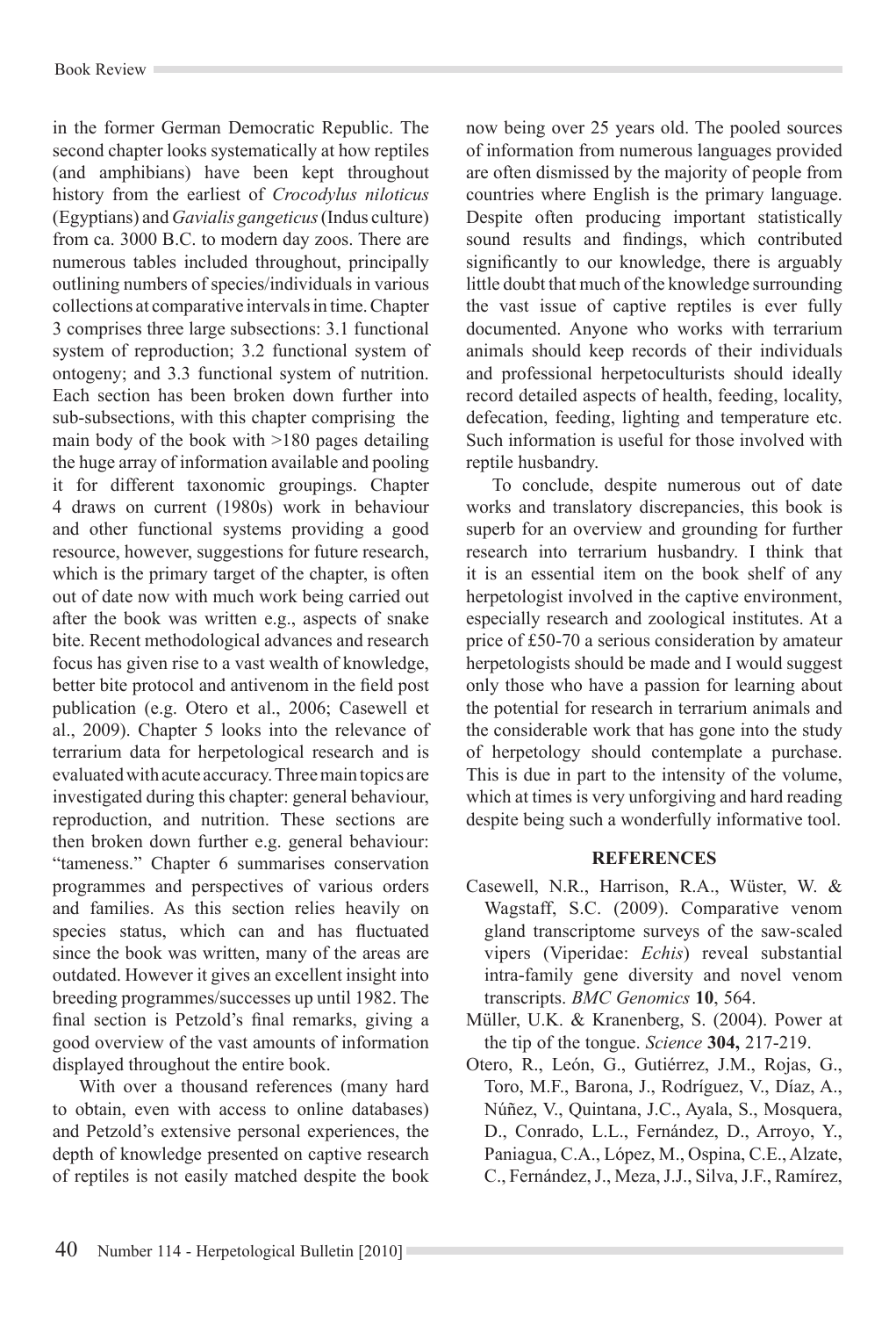P., Fabra, P.E., Ramírez, E., Córdoba, E., Arrieta, A.B., Warrell, D.A. & Theakston, R.D. (2006). Efficacy and safety of two whole IgG polyvalent antivenoms, refined by caprylic acid fractionation, in the treatment of *Bothrops asper* bites in Colombia. *Trans. Royal Soc. Trop. Med, and Hyg.* **100**, 1173-82.

### Simon Maddock

*School of Biological Sciences, Bangor University, Bangor LL57 2UW, UK.* natureboyuk6@btinternet.com

### *Biology of Gila Monsters and Beaded Lizards*

Daniel D. Beck

2009, University of California Press, California, 211 pp (softback edition).



"*Biology of Gila Monsters and Beaded Lizards*" was first published in 2005 in hardback and is now available in soft back at a lower price. The general topics covered are ecology, physiology and behaviour. The book has some excellent photos (both in colour and black and white), tables and a plethora of different graphs and charts showing results from field research studies. The text can be difficult to read due to the amount of referencing. However, the author does not over complicate sentences with unnecessary jargon. The book lacks one major subject, *Heloderma* in captivity. Nevertheless information on temperature preferences, breeding statistics etc. is sufficiently detailed to be used as a basis for the husbandry of captive lizards.

The first chapter is titled "Monsters in Our Midst". This is an introduction and a historical account about helodermatid lizards including information about folklore, medicine and early techniques for field studies. It is apparent from this chapter that helodermatid lizards were poorly studied until recently. This chapter also shows these lizards showing off in a film called "The Giant Gila Monster" produced in 1959. These lizards were used much the same as green iguanas *Iguana iguana*, in "Jason and the Argonauts" to strike fear in humans due to their physical appearance.

The second chapter is "Evolution, Distribution and Systematics." Accurate head drawings clearly show scalation differences between the two subspecies of *Heloderma suspectum* and the four subspecies of *Heloderma horridum*. A three angled view of the skull of *H. horridum* shows and names all scalation present, which is always handy as a reference. All species and subspecies have been described in some detail in this chapter. Maps plotting their distribution always simplify geography if the reader is not too familiar with central America. An interesting look at their relationship with snakes and varanids is also touched on.

The third chapter is "The Venom System and Envenomation." This was my favourite chapter as it describes the venom delivery system, effects of venom and chemical makeup, which makes this genus so fascinating and the information has been thoroughly researched. Diagrams of the venom delivery system, structure of the lower mandible and teeth are excellent. The major components in the venom are all listed and simplified in a table format with notes on their physiological effects. The peptide exendin 4, which is only found in *H. suspectum* venom, is explained with reference to its effects on stabilizing blood glucose levels and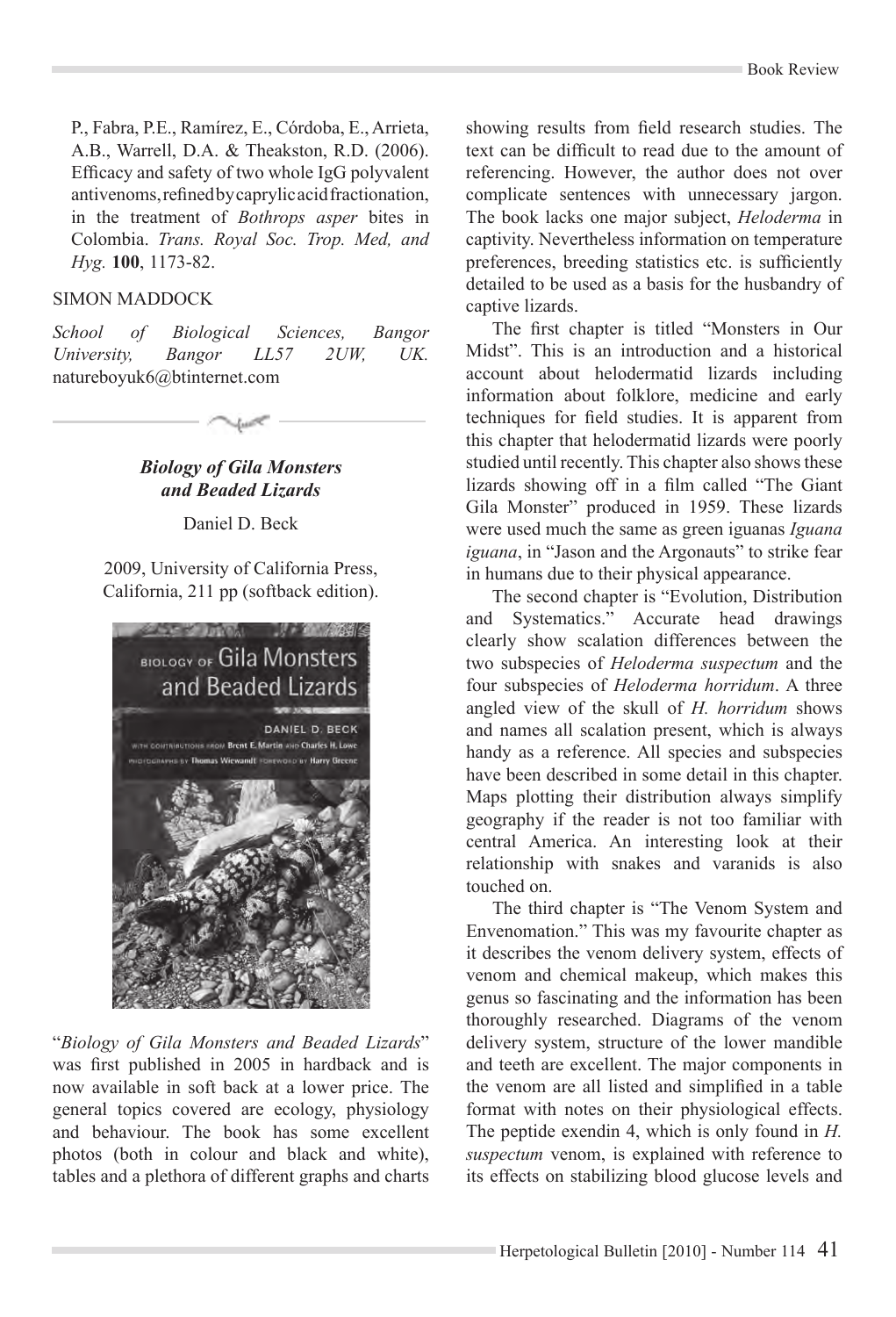helping to combat type 2 diabetes.

Chapters four, five and six and seven are mainly about *Heloderma* ecology including temperature variations, habitat preferences, metabolic rates, growth rates, diet, feeding, population density and longevity. All information is from specimens that have been observed and studied in the wild. All results are put in table or graph form. Diet and feeding is important especially when keeping these animals in captivity to guide what, and how much to feed. Field data in this book can be relevant to captive animals. Whilst reading this book, it was surprising how little the lizards eat in the wild. I personally keep *H. horridum* in captivity and have found this chapter essential for the captive maintenance of my animals.

The eighth chapter is "Reproduction, Behaviour and *Heloderma* in Captivity". The latter subject in this chapter is basic as much of this book is about field research. Reproductive issues are touched on, in captivity including incubation of eggs. This chapter has some very clear and informative drawings and photographs showing combat sequences in *H. suspectum* and *H. horridum*. Information about reproductive biology is clearly presented in subheading format making it easier for the reader to sort and digest such information.

One of the last chapters is "Conservation". This chapter explores the threats to helodermatid lizards including information about invasive plants, fire threats, habitat threats, human population and agriculture. The current legal status of helodermatid lizards is also explored and it is amazing how it differs between states. This chapter is particularly interesting for any field researchers who may want to work on this genus. It highlights areas of work that need addressing in the future.

Overall this book is an excellent read. If you are an avid fan, keeper, or just interested in this genus of lizards from a biological or ecological point of view, this book is for you. The information is thoroughly referenced and is the most complete and comprehensive book I have seen. The reader can indulge themselves in some chapters (e.g. conservation), whereas others can be skimmed over due to the complexity of the work (e.g. chemical makeup of the venom). The new soft back edition has lowered the price, making it affordable to most.

"*Biology of Gila Monsters and Beaded Lizards*" is a welcomed addition to my collection and has not spent too much time on the shelf.

#### ADAM RADOVANOVIC

*Curator of Reptiles, Birmingham Nature Centre EAZA, Pershore Road, Edgbaston, B5 7RL , UK.*



# *De Amfibieën en Reptielen van Nederland*

Raymond Creemers and Jeroen van Delft

2009, Foundation Ravon, Holland, 480 pp.



This book is the result of a ten year project that built a complete national database of amphibian and reptile (distribution) data for the Netherlands. "*De Amfibieën en Reptielen van Nederland*" is published by the RAVON (Reptile, Amphibian and Fish Conservation Netherlands) foundation. RAVON is a non-governmental organisation (NGO) with over 1500 volunteers, more than 1000 contributors and about 35 professional staff members with offices in Nijmegen and Amsterdam.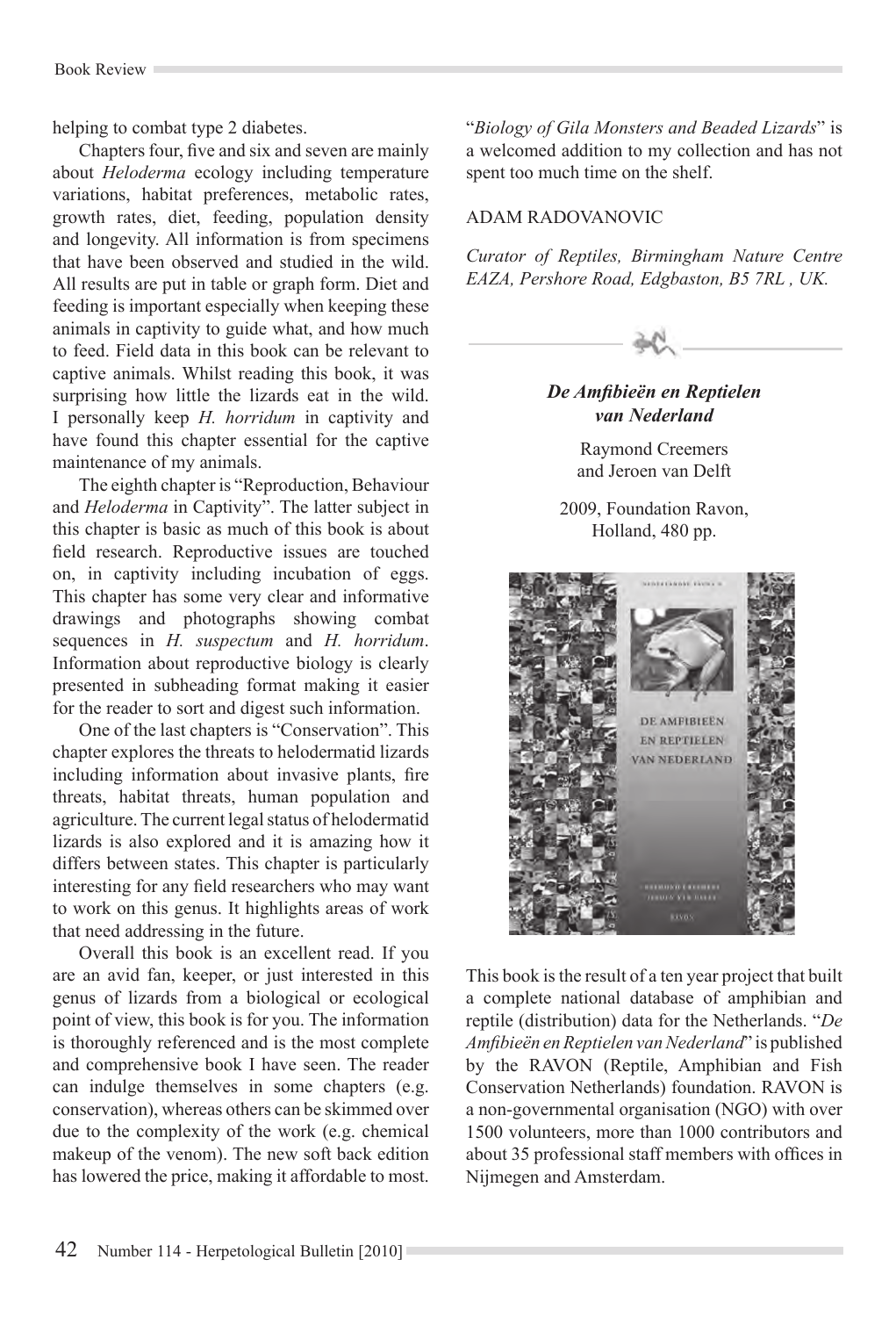RAVON's main goals are to inform and educate, conserve species and their habitats, organise national monitoring networks and collect distribution data for the conservation of reptiles, amphibians and fish in the Netherlands. They give advice and carry out research for a wide range of clients. An important task is also to instruct and support the volunteers in their work. In short, they have all the knowhow on the reptiles and amphibians in the Netherlands (for more information visit www.ravon.nl). RAVON has now published its magnum opus, part nine in the series "The Netherlands Fauna" published in cooperation between the National Natural History Museum Naturalis, the Society European Invertebrate Survey and the distributors KNNV.

"*De Amfibieën en Reptielen van Nederland*" has been sponsored by 15 different societies and organisations such as WWF as shown by the extensive list on the final page of the book, which shows the great interest in the subject of this book. Over 2400 observers have given their data and 1800 references are cited and used. Each chapter is richly illustrated with excellent colour pictures, tables, figures, maps and a number of beautiful drawings of each species by Bas Teunis and Paul Veenvliet.

The book contains 14 chapters and an extensive appendix. An extensive English summary is provided for each species chapter and finally an English summary of the whole book is provided. In many other chapters the figures and tables are also bilingual, though sadly not always. In total 45 authors have been writing their pieces. The book includes 420 photographs by a total 60 photographers.

The first chapter is an introduction to the book. The book is dedicated to Dr. Henk Strijbosch, who "raised" a new generation of herpetologists at the animal ecology department of Nijmegen University in the seventies, eighties and nineties. His dedication and warm personality makes him a herpetological father for many students that worked with him. Many of his former students, including myself, are still in close contact which shows his dedication to his pupils.

Chapter 2 describes general systematics, taxonomy and diversity of reptiles and amphibians in general. This chapter is especially important

for the reader who is not so well versed in these species. Chapter 3 describes the cultural history of amphibians and reptiles in facts and fiction. It is a unique chapter rarely seen in books like this and gives some nice new information on the attitiudes of humans towards these species groups. For instance, it describes the works of the important Flemish author Jacob van Maerlant who published an important book about nature in 1270. Even Harry Potter arrives in this chapter!

Chapter 4 deals with the history of herpetology in the Netherlands. It starts with the works of Frederick Ruysch (1710) and moves on to Eli Heimans and Jac. P. Thijsse around 1900 who are the founding fathers of nature conservation in the Netherlands. The birth of the first national coordination of amphibian and reptile distribution data was during the Second World War when the Netherlands Society of Herpetoculture "*Lacerta*" was founded in 1942 and under its wings the Herpetogeographical Services, by Dick van Wijk and Johannes ter Horst. Then the different professional, mainly by the Universities of Amsterdam and Nijmegen, and private activities, started by voluntary nature protection groups are described that have taken place through the years. The main focus of the chapter is the development of the different private organisations consisting of volunteers who focussed especially on conservation, monitoring and collecting distribution data. These organisations formed the foundations for what has become RAVON.

Chapter 5 describes the ecology and life history of reptiles and amphibians in the Netherlands. Many excellent and unique pictures are used to illustrate the various facets of herpetofaunal ecology such as predation, feeding, breeding and shedding. Chapter 6 describes the database that has been used for this book. Building a complete and accurate database was one of the key elements for this book. All the data has been re-checked, focusing on the odd old records, museum records and doubtful records which have been published in earlier atlases or even unpublished data. In total 451,710 validated records have been used. Interesting to see is that there is a fast growing record input in the last decades, especially due to the internet applications which makes it now very easy to just enter your